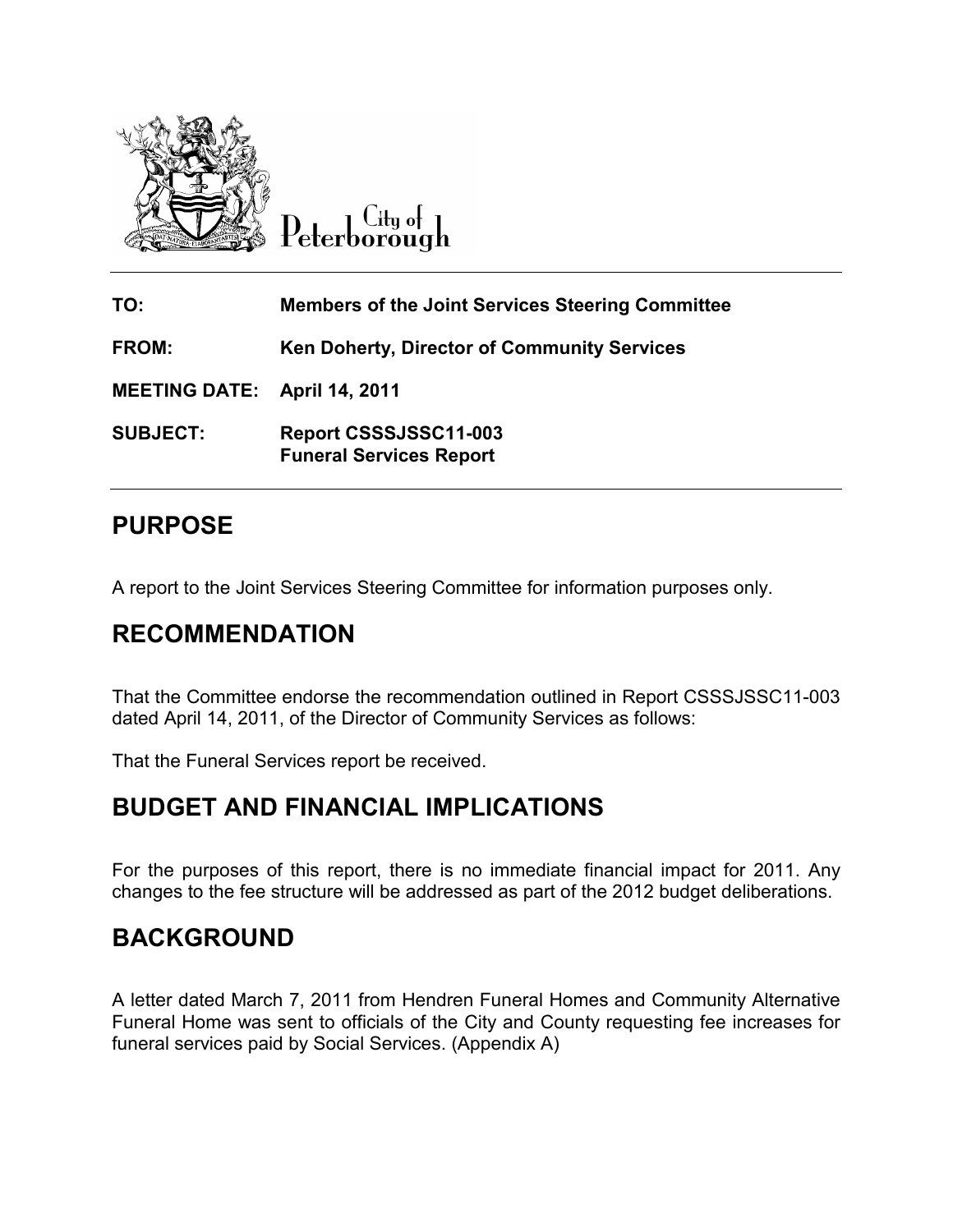For many years, Social Services has assisted with the payment of basic funeral services for deceased residents of the City and County of Peterborough, where the estate has no financial means to pay for the cost from other sources, such as proceeds from life insurance. For those receiving Ontario Works and Ontario Disability Support Program payments, the Ontario Works legislation allows for cost sharing of funeral and burial services under the discretionary benefit program. For 2011, the provincial share of the cost is 81.2% and the municipal share is 18.8%. By 2018, this cost is fully funded by the province.

In addition, deceased residents of the City and County not receiving these social assistance programs could apply for financial assistance through their next of kin, complete a financial need test and, if eligible, receive assistance towards the cost of a basic funeral and cemetery fees. Funds issued are paid 100% by the municipality with no provincial cost share.

### **Current Policy**

Under Section 34 of the Cemetery Act, cemetery fees to be paid on behalf of a "Welfare Administrator" now known as Ontario Works Administrator are payable up to a maximum of \$1,000. In some instances, Social Services is able to obtain reimbursement of the Canada Pension Plan death benefit if the deceased was eligible to receive it. The maximum CPP death benefit amount currently is \$2500.

The current discretionary benefit policy allows for the following approved costs:

- Up to \$2250 towards the cost of a basic funeral, including HST.
- Up to \$1,000 towards the cost of burial/cremation services, including HST.
- Payment of the cost of a crypt, if required by the cemetery.

Last year, approximately \$147,000 was spent on this discretionary benefit, indicating a volume of approximately 45 individuals.

#### **Survey of Other Municipalities**

Over the past few years, there has been significant demand by funeral service providers for increases in the payment for funeral services across the province. A 2010 survey coordinated by one municipality obtained responses from 34 CMSM/DSSABs who offered a wide spectrum of "full funeral" service cost. On the low end, the Ontario Works directive guideline of \$2250 is used by some municipalities, including Peterborough. At the other end, one CMSM sets an amount of \$5,340. Taking the cost of the various rates from the survey, the average amount was \$3,100 excluding HST.

#### **Proposed Options**

The correspondence received, Appendix A, proposed two options requesting a January 1, 2012 start date: